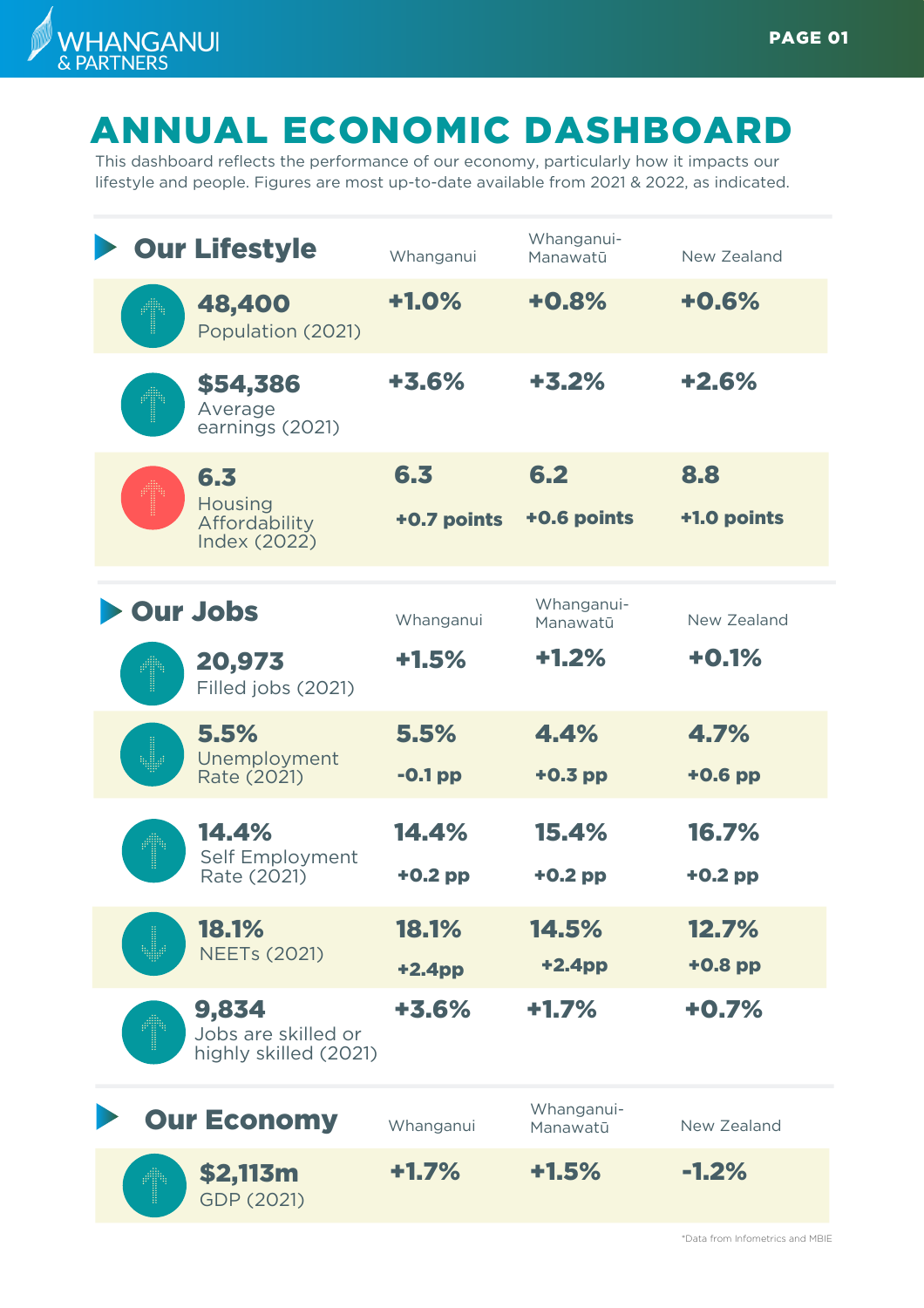

## SECTOR DASHBOARD

We've identified some sectors that are important points of difference for the identity and economy of Whanganui. We work closely with these sectors and see their success as critical to our larger plan for economic development. The Sector Dashboard is updated annually and currently reflects data from 2021 compared to data from 2020.

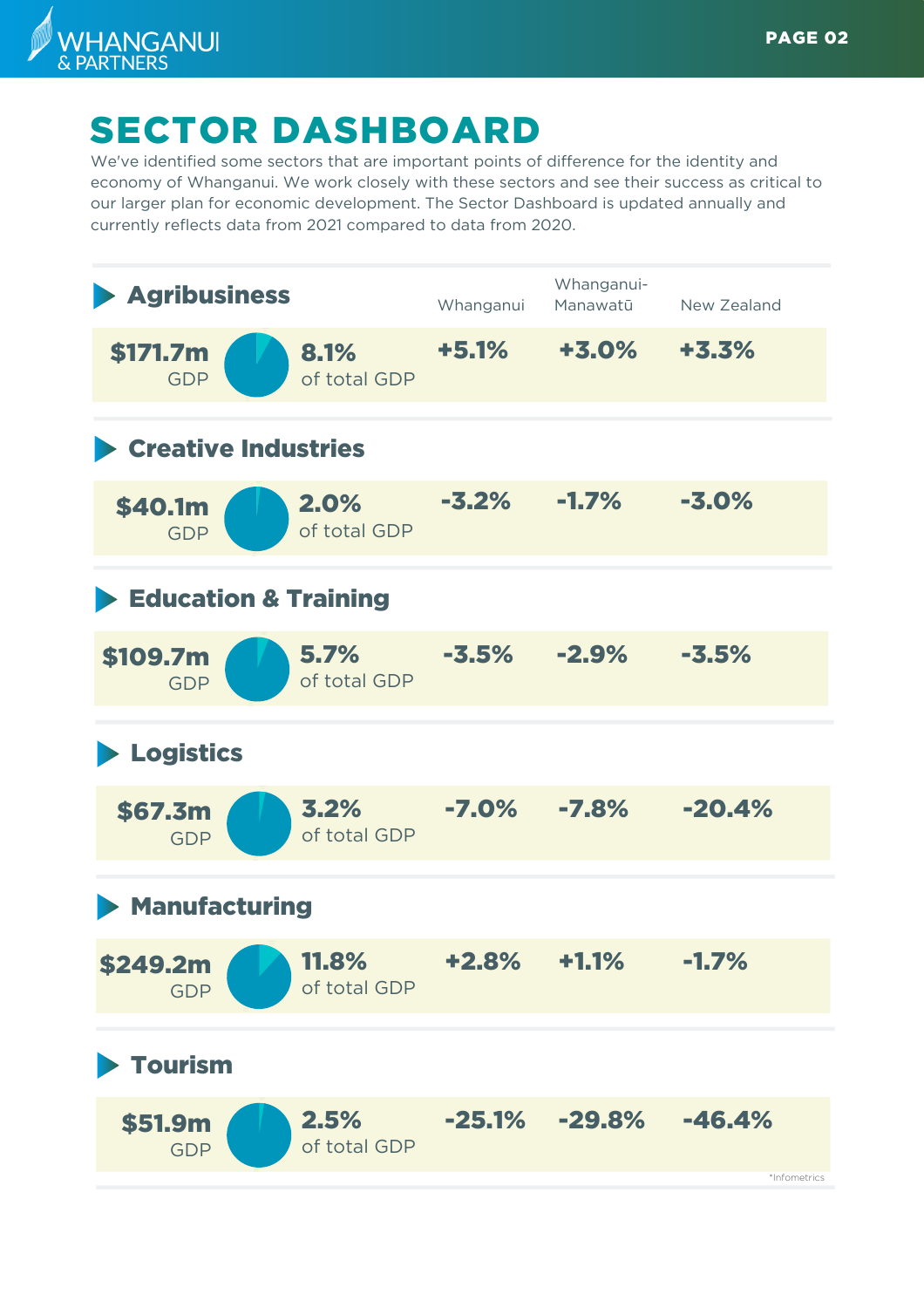

## CONSUMER SPEND, HOUSING & JOBS

The Economic Dashboard signals how various areas of the economy are performing. Consumer spend is up to April 2022, House Prices are from April 2022, Visitor Spend is from year ending March 2022.